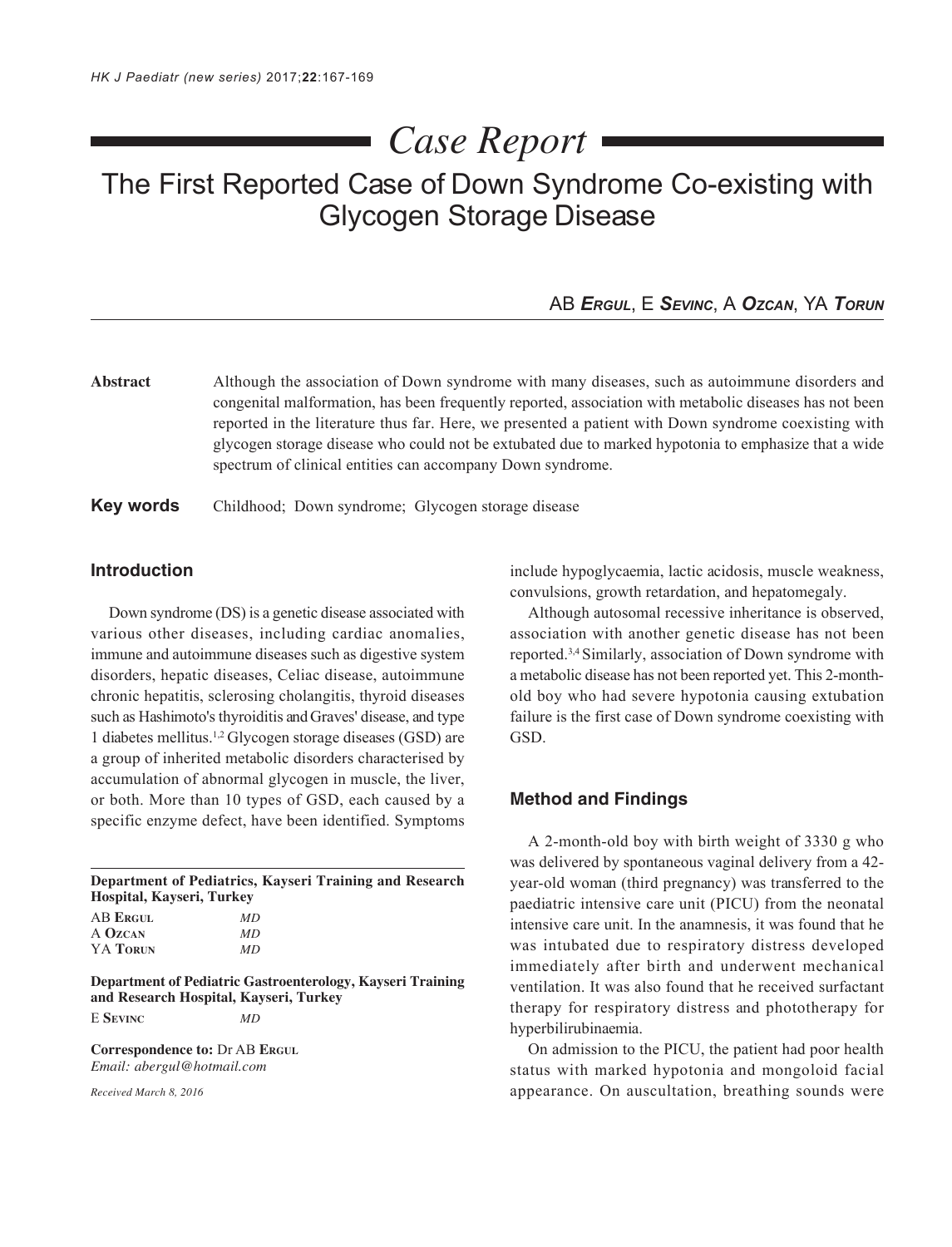attenuated in both lungs. The liver was palpable 3 cm below the ribs, and other system examinations were normal. In the blood biochemistry, the following values were obtained: blood urea nitrogen, 13 mg/dL; glucose, 46 mg/dL; creatinine, 0.9 mg/dL; Na, 136 mmol/L; K, 5.2 mmol/L; Cl, 101 mmol/L; AST, 803 U/L; ALT, 788 U/L; CK, 8847 U/L; CK-MB, 566; uric acid, 4.3 mg/dL; and LDH, 1889 U/L. Several weaning trials were performed with noninvasive mechanical ventilation; however, the patient could tolerate extubation for only short periods of time and was reattached to mechanical ventilation. The patient was not able to be weaned from the ventilator due to marked hypotonia and insufficient respiratory effort.

Genetic testing was reported as trisomy 21. Hepatomegaly, elevated muscle and liver enzymes, and hypoglycaemia episodes during follow-up suggested a GSD. In the biochemistry evaluation following 8 hours of fasting, the following results were found: fasting blood glucose, 43 mg/dL; total cholesterol, 139 mg/dL; triglyceride, 367 mg/dL; uric acid, 2.3 mg/dL; plasma lactate, 27.3 mg/dL, plasma pyruvate, 1.2 mg/dL, ammonia, 53 mmol/L; and negative urine ketone. Elevation in the muscle and liver enzymes persisted during follow-up. The myocardium was considered to be normal. Hypoglycaemic episodes during follow-up and hepatomegaly suggested a metabolic disease, and metabolic panel was studied in the patient. Blood amino acids, urinary amino acids, urinary organic acids, amino acid by tandem mass, and acylcarnitine analysis were normal. Cranial magnetic resonance imaging was also normal.

A GSD was considered for the patient; thus, a liver biopsy was performed that revealed the presence of glycogen with PAS positive staining of hepatocytes (Figures 1 & 2). This finding was reported to be compatible with GSD. Genetic testing for Pompe's disease was found to be normal. An echocardiography in month 6 of life revealed no cardiomyopathy. It was considered that presence of failure to thrive, hepatomegaly, elevated liver and muscle enzymes, hyperlipidemia, and lack of prolonged hypoglycaemic episodes were compatible with type IIIA GSD. Enzyme analyses for a differential diagnosis between type Ia and IIIa GSD were not performed. A genetic analysis for type I GSD was reported as negative.

During PICU follow-up, weaning trials were performed; however, the patient could tolerate extubation only for short periods of time. The patient became ventilator dependent and died due to septic shock on month 7 after admission.

## **Discussion**

Here, we described an infant with DS who presented with severe hypotonia, hypoglycaemia, hepatomegaly, and elevated liver enzymes and who was diagnosed as GSD. Genetic testing confirmed trisomy 21, whereas a histopathological examination of the liver biopsy was reported to be compatible with GSD. This is the first report of a patient with an association of these two genetic entities.

Many diseases have been reported in association with Down syndrome, including autoimmune diseases and cardiac disorders.1 However, the association of Down syndrome with metabolic disease or GSD has not been reported in the literature thus far.

GSDs are a group of inherited metabolic disorders characterised by the accumulation of abnormal glycogen in muscle, the liver, or both. More than 10 types of GSD, each caused by a specific enzyme defect, have been identified. Symptoms include hypoglycaemia, lactate acidosis, muscle weakness, convulsions, growth retardation, and hepatomegaly.4 In this patient, hypotonia, hypoglycaemia, abnormal hepatic function tests, and elevated muscle enzymes suggested a GSD involving muscle and liver tissue,



**Figure 1** Disrupted relationship between portal and central veins and presence of hydropic degeneration in the liver biopsy.



**Figure 2** PAS positive accumulation in the liver biopsy.